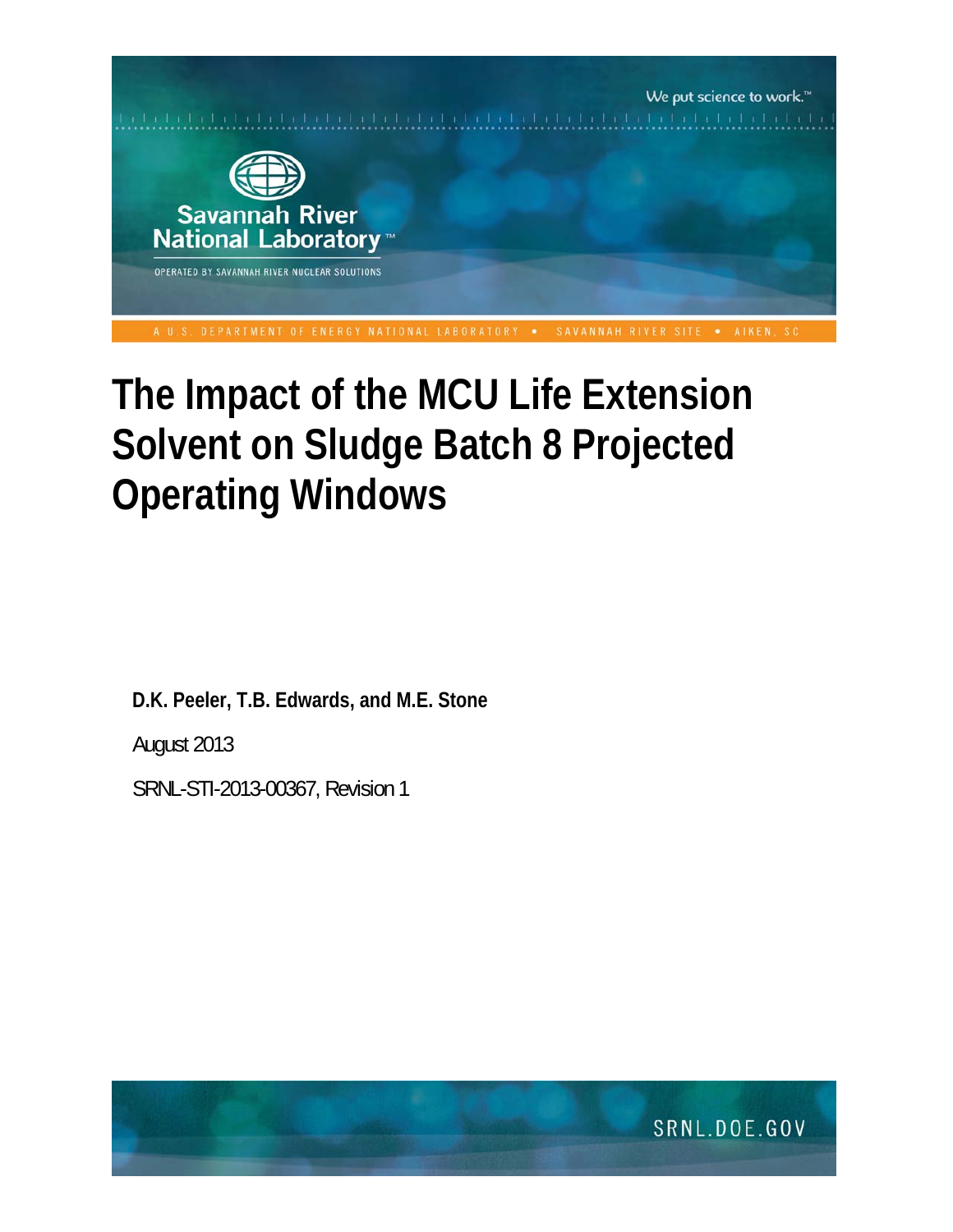# **DISCLAIMER**

This work was prepared under an agreement with and funded by the U.S. Government. Neither the U.S. Government or its employees, nor any of its contractors, subcontractors or their employees, makes any express or implied:

- 1. warranty or assumes any legal liability for the accuracy, completeness, or for the use or results of such use of any information, product, or process disclosed; or
- 2. representation that such use or results of such use would not infringe privately owned rights; or
- 3. endorsement or recommendation of any specifically identified commercial product, process, or service.

Any views and opinions of authors expressed in this work do not necessarily state or reflect those of the United States Government, or its contractors, or subcontractors.

## **Printed in the United States of America**

## **Prepared for U.S. Department of Energy**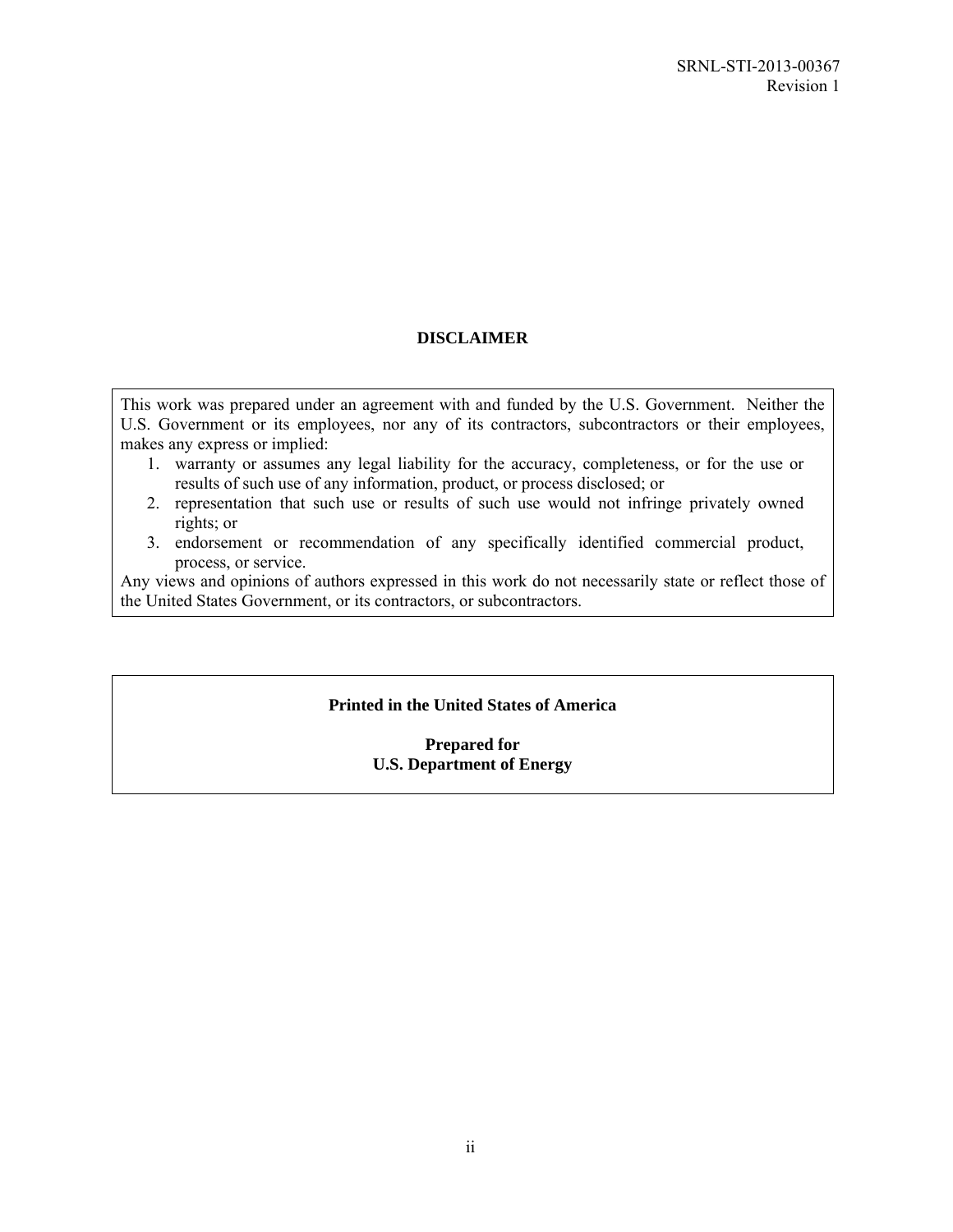SRNL-STI-2013-00367 Revision 1

**Keywords:** *DWPF, Solvent, Operating Windows*

**Retention:** *Permanent*

# **The Impact of the MCU Life Extension Solvent on Sludge Batch 8 Projected Operating Windows**

D.K. Peeler T.B. Edwards M.E. Stone

August 2013



Prepared for the U.S. Department of Energy under contract number DE-AC09-08SR22470.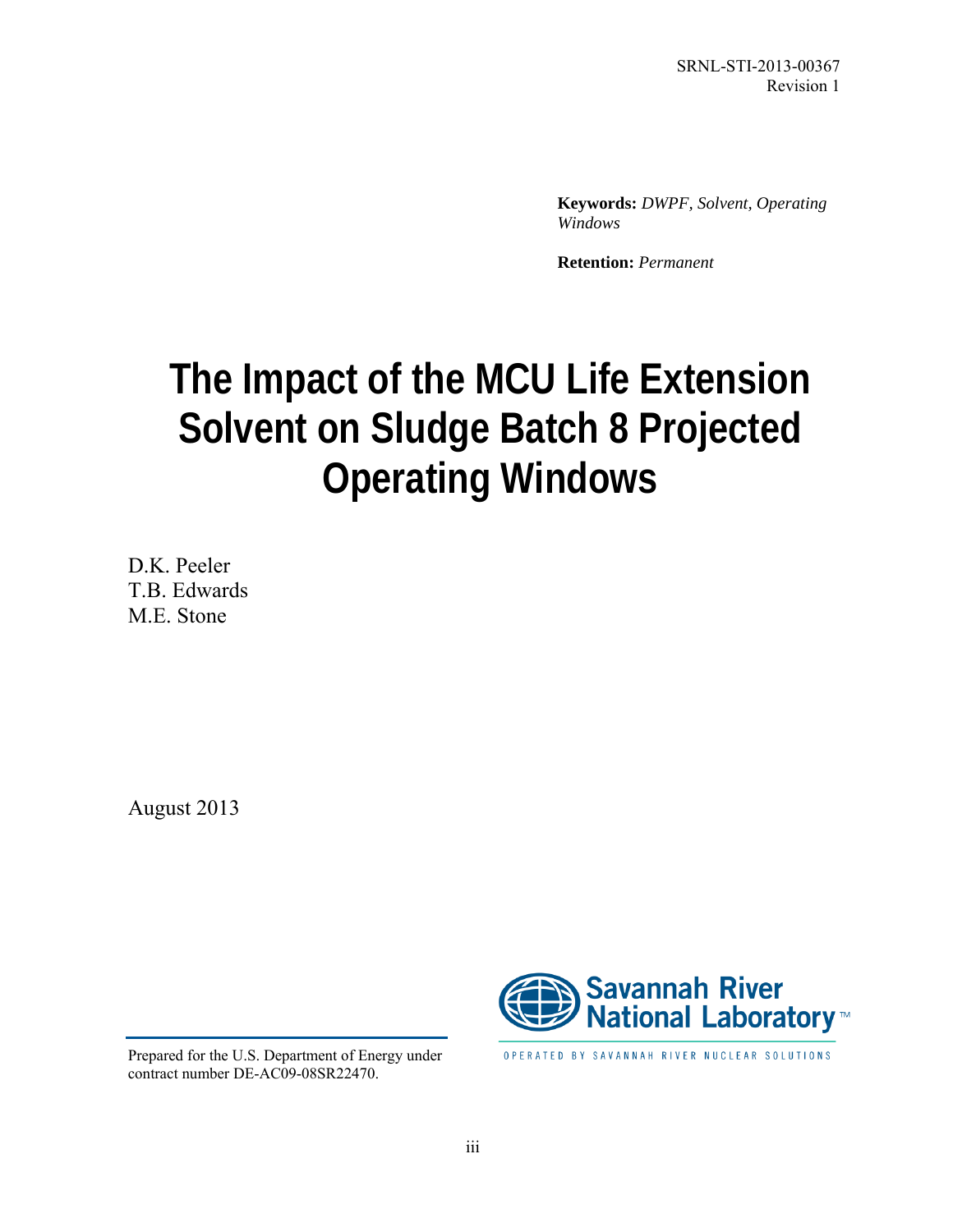# **REVIEWS AND APPROVALS**

# **AUTHORS:**

| D.K. Peeler, Process Technology Programs                                             | Date |
|--------------------------------------------------------------------------------------|------|
|                                                                                      |      |
| T.B. Edwards, Applied Computational Engineering and Statistics                       | Date |
| M.E. Stone, Process Technology Programs                                              | Date |
| <b>TECHNICAL REVIEW:</b>                                                             |      |
| J.W. Amoroso, Process Technology Programs                                            | Date |
| D.P. Lambert, Process Technology Programs                                            | Date |
| <b>APPROVAL:</b>                                                                     |      |
| D.R. Click, Manager<br>Process Technology Programs                                   | Date |
| S.L. Marra, Manager<br>Environmental & Chemical Process Technology Research Programs | Date |
| E.J. Freed, Manager<br><b>SRR</b> Engineering                                        | Date |

iv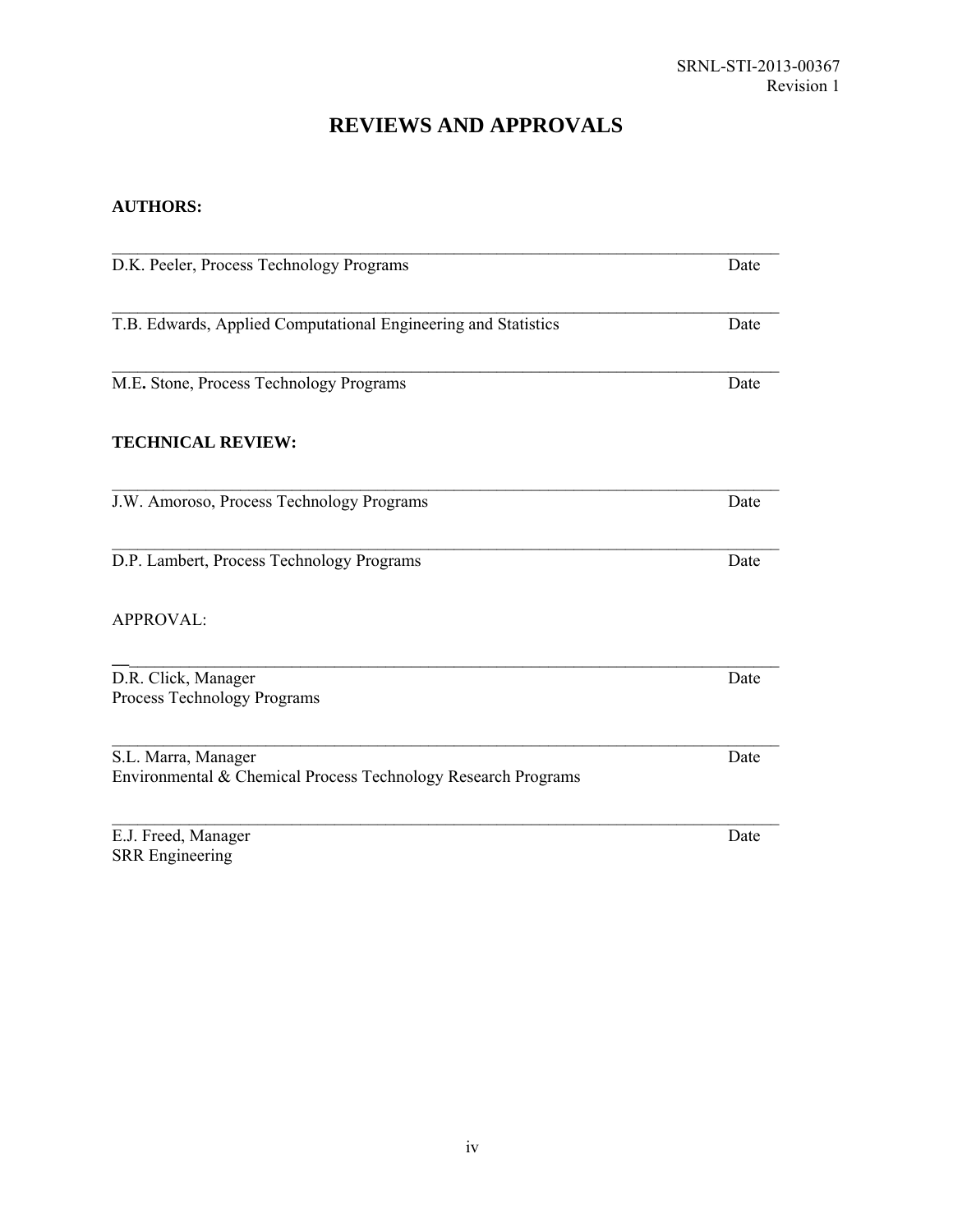# **PREFACE OR ACKNOWLEDGEMENTS**

The authors would like to thank David Newell, Jake Amoroso, and Dan Lambert for their technical guidance and insightful discussions.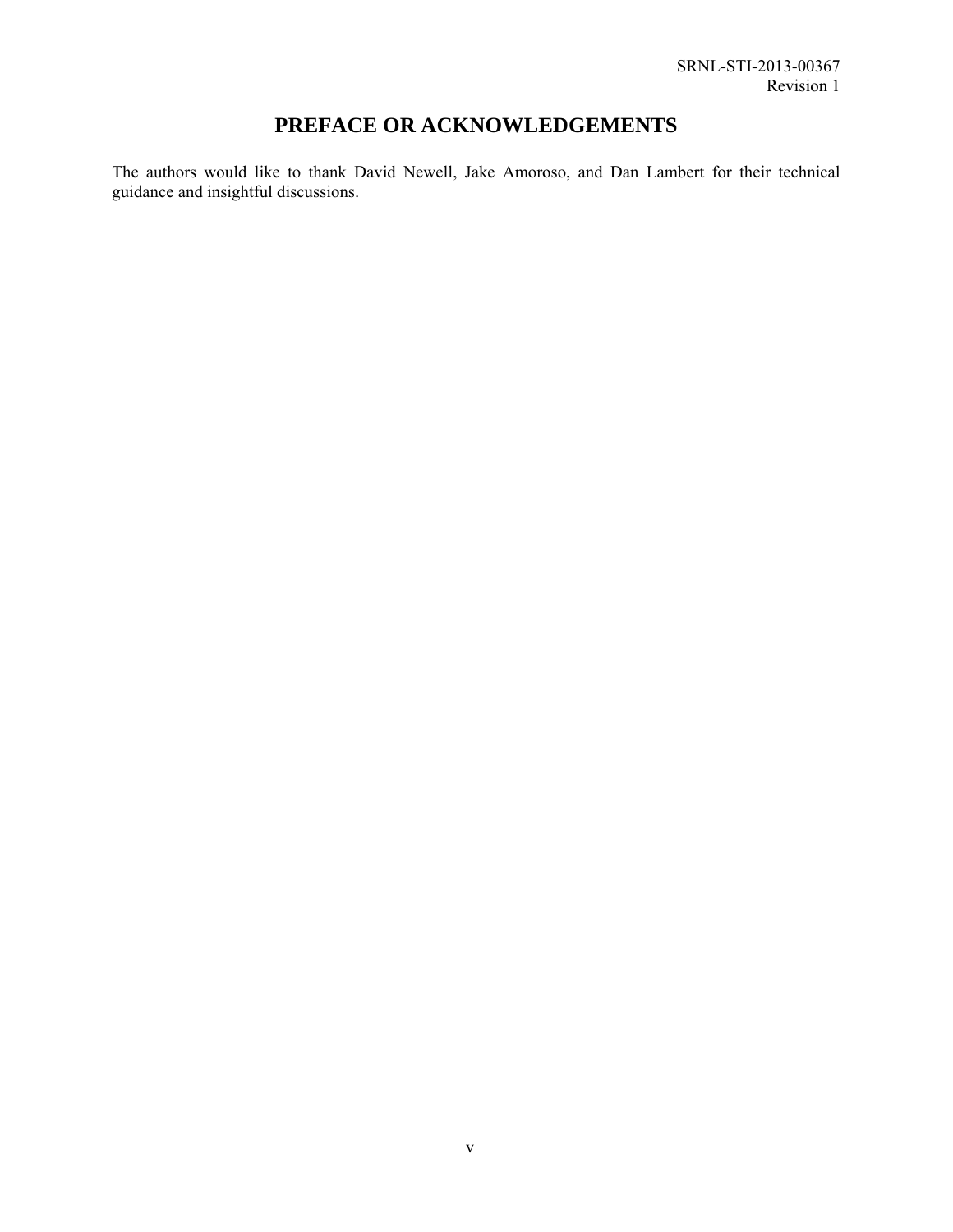# **EXECUTIVE SUMMARY**

As a part of the Actinide Removal Process (ARP)/Modular Caustic Side Solvent Extraction Unit (MCU) Life Extension Project, a next generation solvent (NGS) and a new strip acid will be deployed. The strip acid will be changed from dilute nitric acid to dilute boric acid (0.01 M). Because of these changes, experimental testing or evaluations with the next generation solvent are required to determine the impact of these changes (if any) to Chemical Process Cell (CPC) activities, glass formulation strategies, and melter operations at the Defense Waste Processing Facility (DWPF).

The introduction of the dilute (0.01M) boric acid stream into the DWPF flowsheet has a potential impact on glass formulation and frit development efforts since  $B_2O_3$  is a major oxide in frits developed for DWPF. Prior knowledge of this stream can be accounted for during frit development efforts but that was not the case for Sludge Batch 8 (SB8). Frit 803 has already been recommended and procured for SB8 processing; altering the frit to account for the incoming boron from the strip effluent (SE) is not an option for SB8. Therefore, the operational robustness of Frit 803 to the introduction of SE including its compositional tolerances (i.e., up to 0.0125M boric acid) is of interest and was the focus of this study. The primary question to be addressed in the current study was: What is the impact (if any) on the projected operating windows for the Frit 803 – SB8 flowsheet to additions of  $B_2O_3$  from the SE in the Sludge Receipt and Adjustment Tank (SRAT)? More specifically, will Frit 803 be robust to the potential compositional changes occurring in the SRAT due to sludge variation, varying additions of ARP and/or the introduction of SE by providing access to waste loadings (WLs) of interest to DWPF?

The Measurement Acceptability Region (MAR) results indicate there is very little, if any, impact on the projected operating windows for the Frit 803 – SB8 system regardless of the presence or absence of ARP and SE (up to 2 wt%  $B_2O_3$  contained in the SRAT and up to 2000 gallons of ARP). It should be noted that 0.95 wt%  $B_2O_3$  is the nominal projected concentration in the SRAT based on a 0.0125M boric acid flowsheet with 70,000 liters of SE being added to the SRAT.

The impact on CPC processing of a 0.01M boric acid solution for elution of cesium during Modular Caustic Side Solvent Extraction Unit (MCU) processing has previously been evaluated by the Savannah River National Laboratory (SRNL). Increasing the acid strength to 0.0125M boric acid to account for variations in the boric acid strength has been reviewed versus the previous evaluation. The amount of acid from the boric acid represented approximately 5% of the total acid during the previous evaluation. An increase from 0.01 to 0.0125M boric acid represents a change of approximately 1.3% which is well within the error of the acid calculation. Therefore, no significant changes to CPC processing (hydrogen generation, metal solubilities, rheological properties, REDOX control, etc.) are expected from an increase in allowable boric acid concentration from 0.01M to 0.0125M.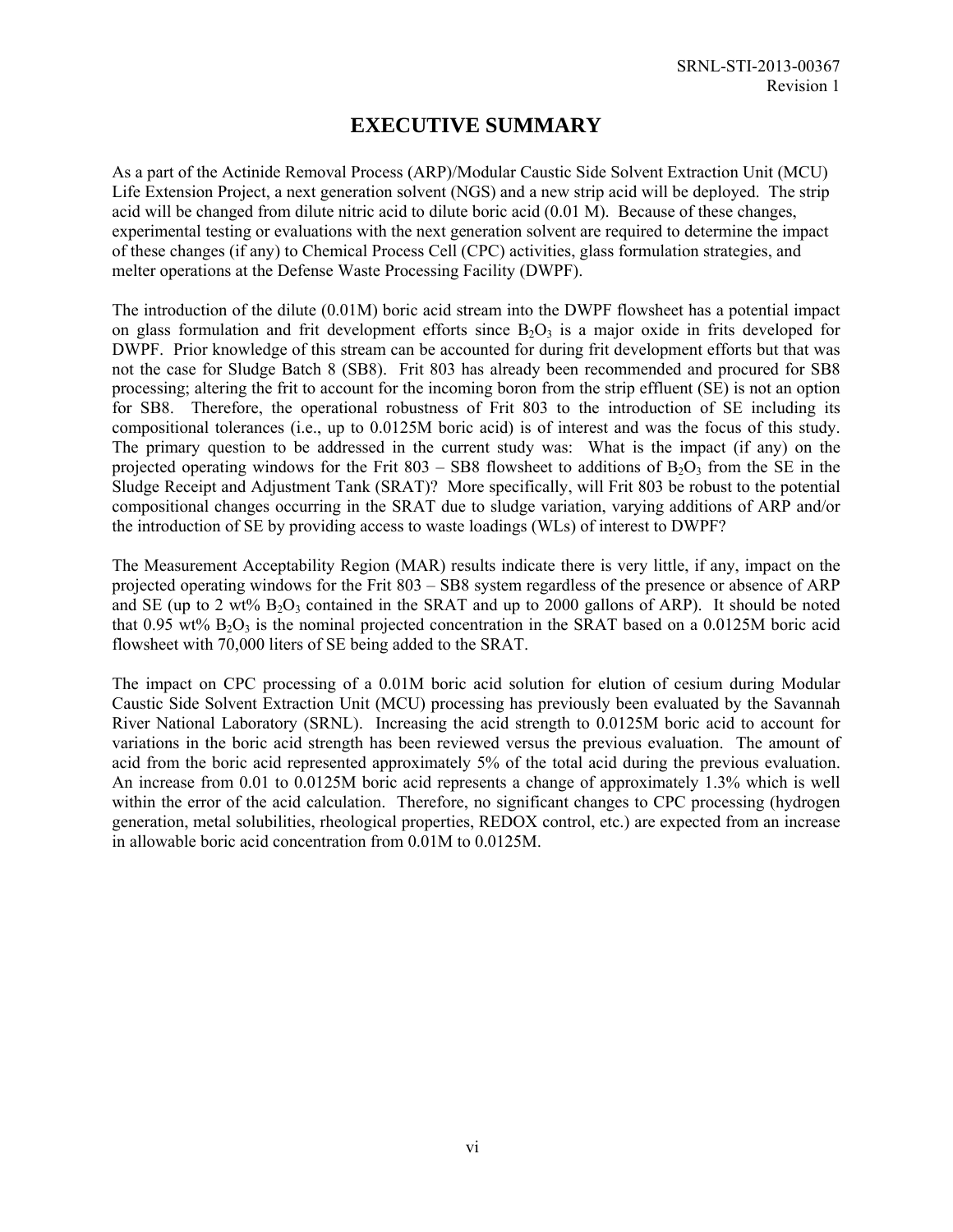# **TABLE OF CONTENTS**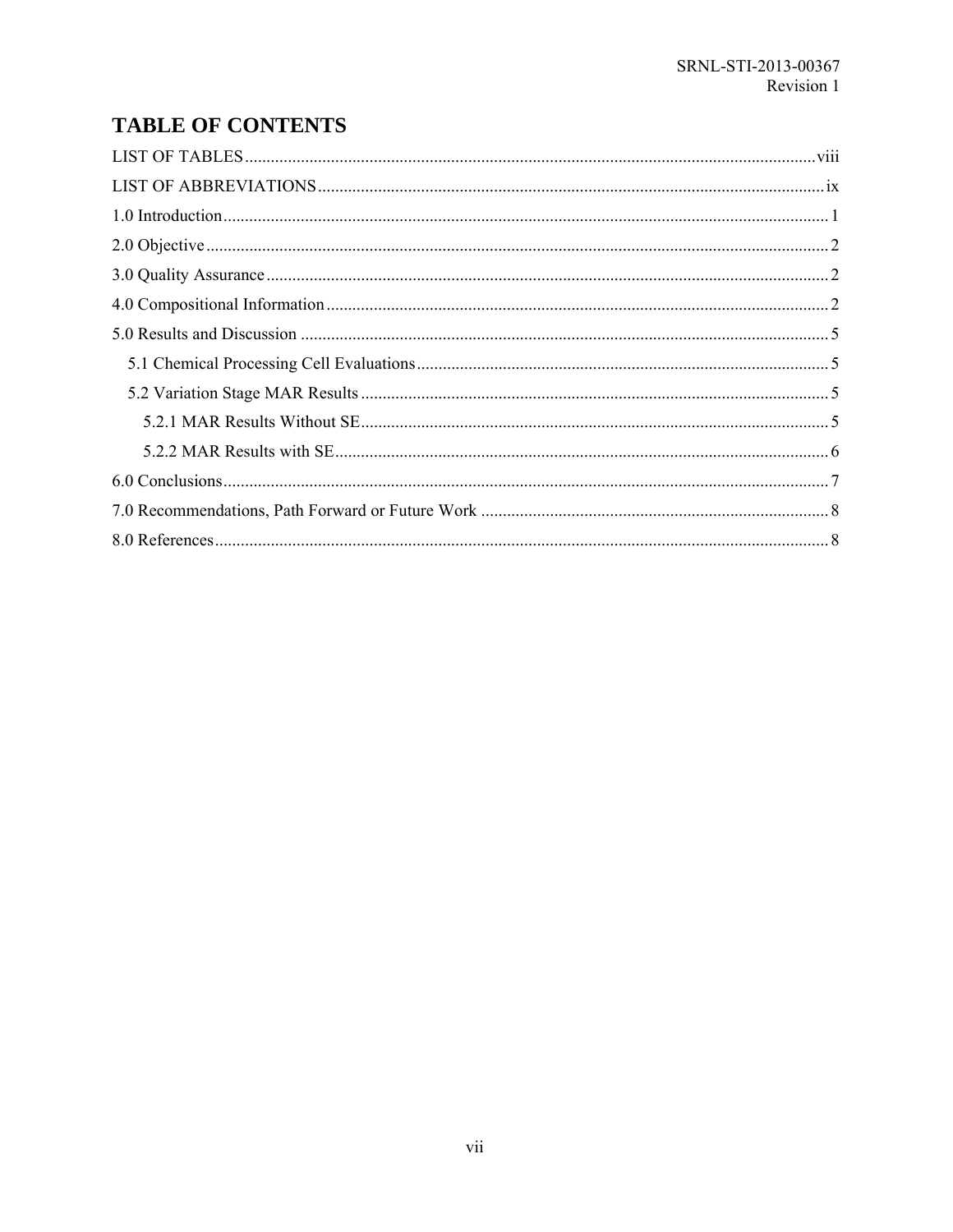# **LIST OF TABLES**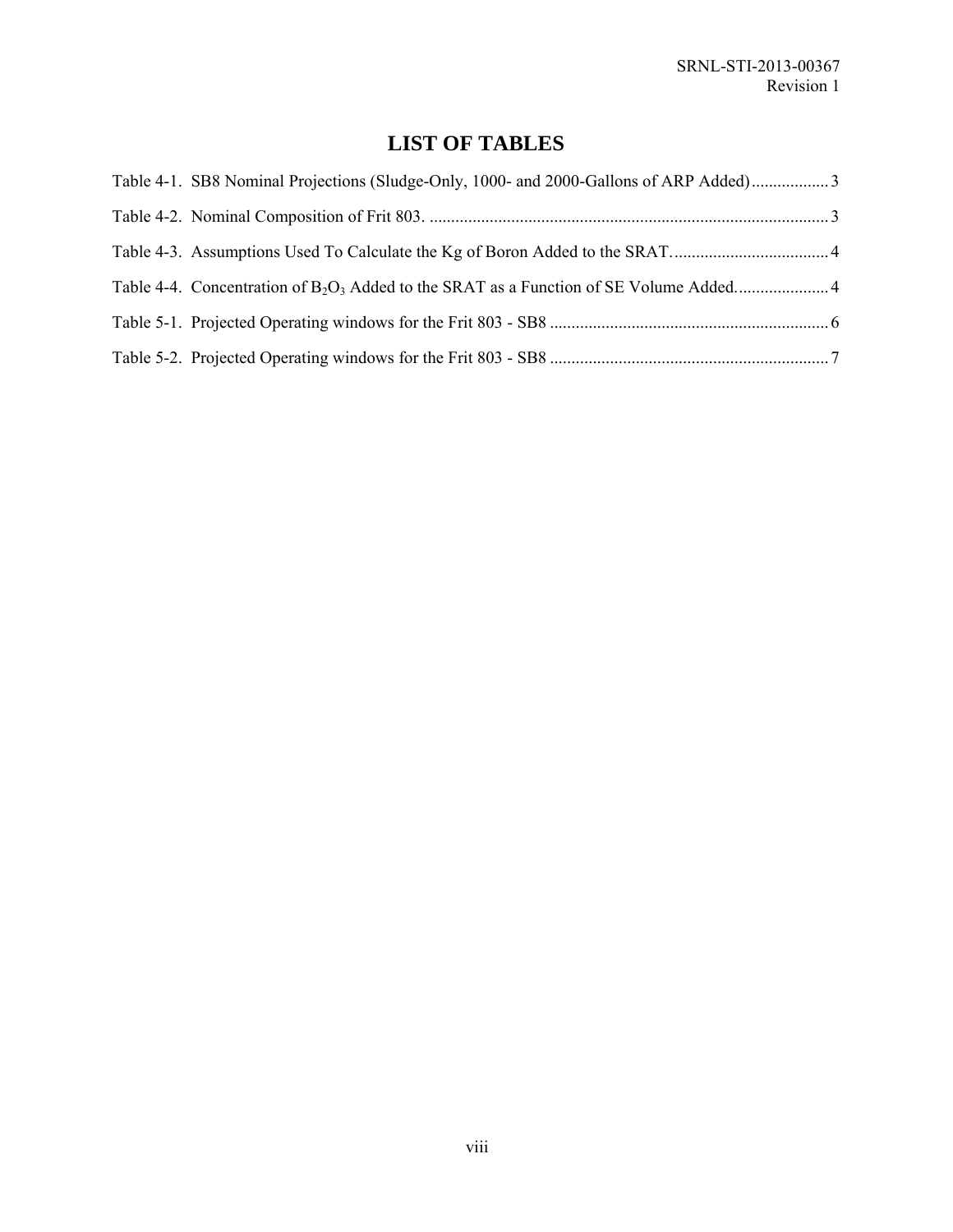# **LIST OF ABBREVIATIONS**

| <b>ARP</b>   | <b>Actinide Removal Process</b>              |
|--------------|----------------------------------------------|
| <b>CPC</b>   | <b>Chemical Process Cell</b>                 |
| <b>DWPF</b>  | Defense Waste Processing Facility            |
| EVs          | <b>Extreme Vertices</b>                      |
| <b>MAR</b>   | Measurement Acceptability Region             |
| <b>MCU</b>   | Modular Caustic Side Solvent Extraction Unit |
| <b>NGS</b>   | <b>Next Generation Solvent</b>               |
| <b>PCCS</b>  | <b>Product Composition Control System</b>    |
| PRFT         | Precipitate Reactor Feed Tank                |
| <b>SB</b>    | Sludge Batch                                 |
| <b>SE</b>    | Strip Effluent                               |
| <b>SRAT</b>  | Sludge Receipt and Adjustment Tank           |
| <b>SRNL</b>  | Savannah River National Laboratory           |
| <b>SRR</b>   | Savannah River Remediation                   |
| $T_{L}$      | Liquidus Temperature                         |
| <b>TTR</b>   | <b>Technical Task Request</b>                |
| <b>TTQAP</b> | Task Technical and Quality Assurance Plan    |
| η            | Viscosity                                    |
| WL           | <b>Waste Loading</b>                         |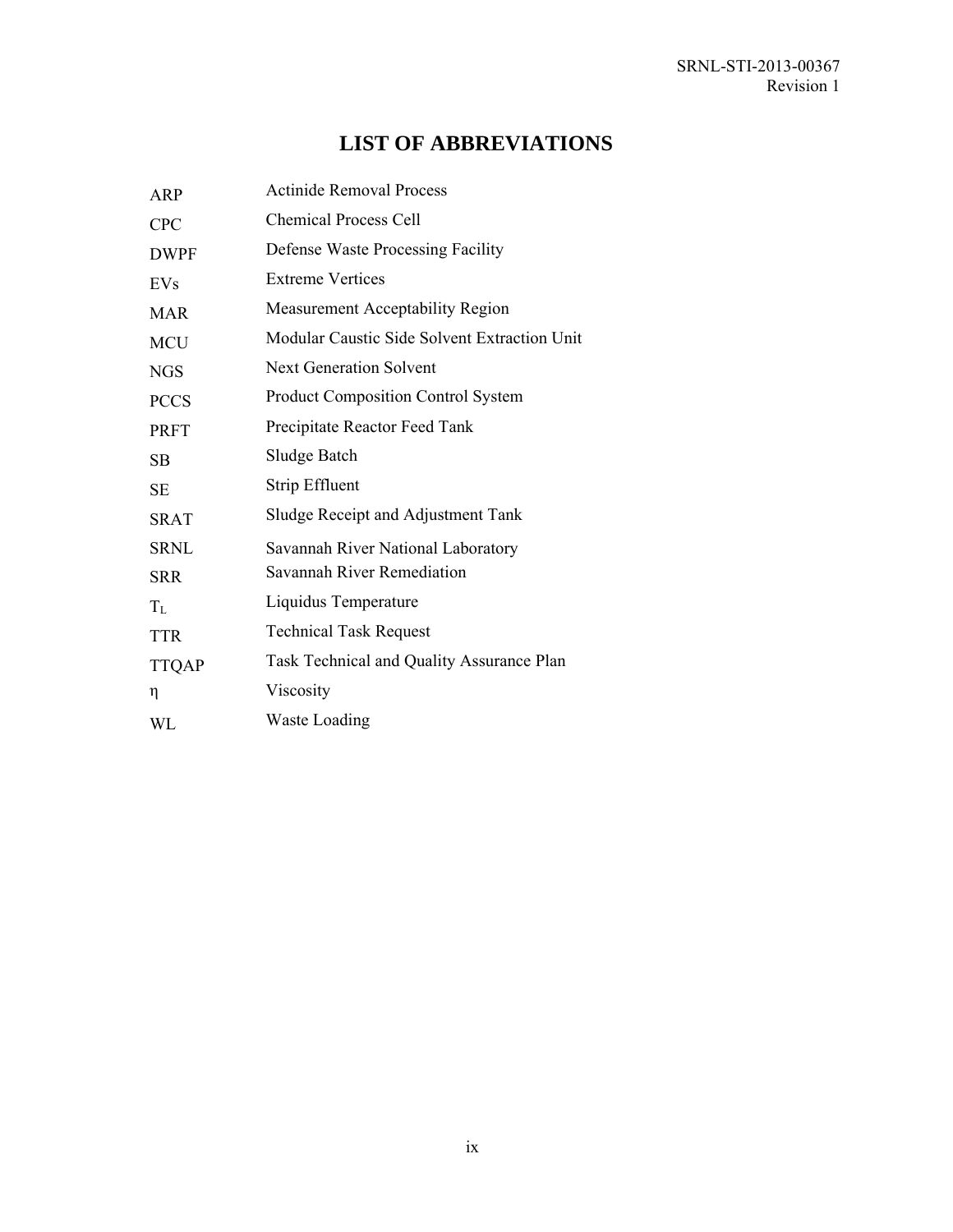#### **1.0 Introduction**

The Actinide Removal Process (ARP)/Modular Caustic Side Solvent Extraction Unit (MCU) Life Extension includes activities required to support ARP/MCU extended operations to treat dissolved salt cake waste (i.e., remove actinides, strontium, and cesium) and deliver a lowactivity decontaminated salt solution waste stream to the Saltstone Processing Facility (SPF). The resulting cesium and actinide/strontium salt stream is processed in the Defense Waste Processing Facility (DWPF). As a part of the ARP/MCU Life Extension Project, a next generation solvent (NGS) and a new strip acid will be deployed. The strip acid will be changed from dilute nitric acid to dilute boric acid (0.01 M). Because of these changes, experimental testing with the next generation solvent is required to determine the impact of these changes (if any) to Chemical Process Cell (CPC) activities, glass formulation strategies, and melter operations at the DWPF.

Bricker issued a Technical Task Request (TTR) to support the assessments of the impact of the next generation solvent on the downstream DWPF flowsheet unit operations (i.e., CPC, glass formulation, and melter operations).<sup>1</sup> Newell and Peeler issued a Task Technical and Quality Assurance Plan (TTQAP) in response to the TTR which outlined the technical approach to be used to meet programmatic objectives.<sup>2</sup>

The downstream impacts of the boric acid strip effluent (SE) to the Chemical Process Cell (CPC) processing have been previously evaluated. No impacts were noted for the CPC processing using boric acid on hydrogen generation, rheological properties, metal solubilities, foaming, or other processing parameters. The downstream impact of the boric acid SE on glass formulation activities and melter operations using the baseline flowsheet (0.01M or 10mM boric acid concentration) have also previously been evaluated.<sup>3</sup> The results of that paper study assessment indicated that Frit 418 was robust to the implementation of the baseline 0.01M boric acid SE into the Sludge Batch 7b (SB7b) flowsheet (sludge-only or ARP-added)<sup>a</sup>. More specifically, the projected operating windows for the nominal SB7b projections remained essentially constant (i.e., 25-43 or 25-44% waste loading (WL)) regardless of the flowsheet options (sludge-only, ARP added, and/or the presence of the SE). These results indicated that even if SE is not transferred to the Sludge Receipt and Adjustment Tank (SRAT), there would be no need to add boric acid (from a trim tank) to compositionally compensate for the absence of the boric acid SE in either a sludge-only or ARP-added SB7b flowsheet.

Since that assessment, the specifications of the incoming boric acid have been proposed (or defined) as  $0.01M \pm 0.0025M$ . In addition, DWPF has completed processing of SB7b and is currently processing Sludge Batch 8 (SB8). Therefore, a second request has been made for SRNL to assess the impact of imposing the boric acid molarity specifications on the SB8 flowsheet.<sup>b</sup> It should be noted that Peeler and Edwards recommended Frit 803 for SB8 processing and thus its composition will be used to support this assessment.<sup>4</sup> The compositional bases for this assessment (sludge, ARP, and frit) will be discussed in detail in Section 4.0.

<sup>-</sup><sup>a</sup> In the 2011 assessment, introduction of the Actinide Removal Process (ARP) stream was based on Appendix J from S.G. Subosits, "Actinide Removal Process Material Balance Calculation with Low Curie Salt Feed," *X-CLC-S-00113 Rev 0,* Appendix J, September 24, 2004. To support the current assessment, the measured composition reported by DWPF of the Precipitate Reactor Feed Tank (PRFT) was used. b

<sup>&</sup>lt;sup>b</sup> Personal communication from A. Samadi to D. Peeler, June 6, 2013 via email.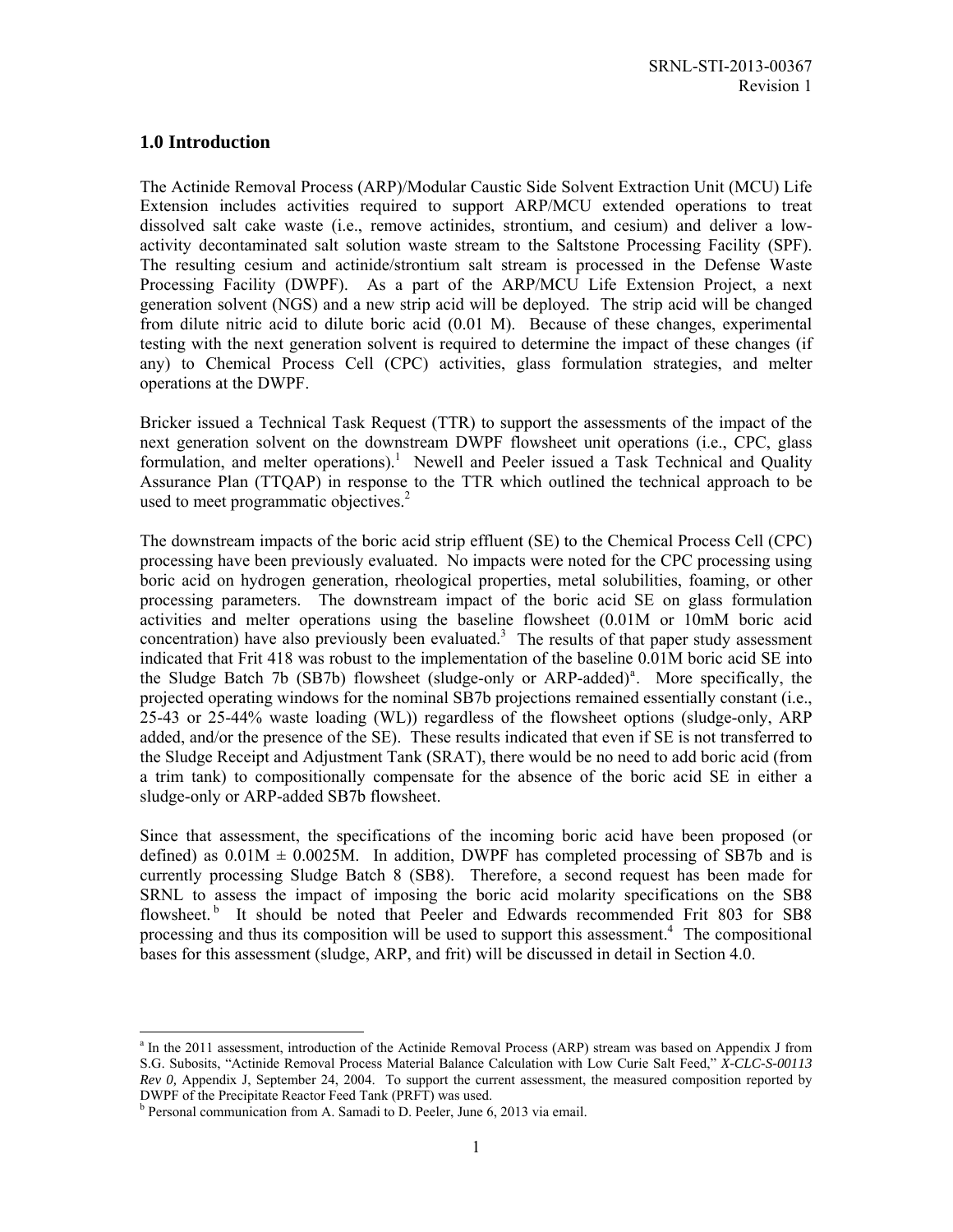As outlined in the TTQAP, the introduction of the dilute (0.01M) boric acid stream into the DWPF flowsheet has a potential impact on glass formulation and frit development efforts since  $B_2O_3$  is a major oxide in frits developed for DWPF. Introduction of the boric acid in an upstream unit operation may require compositional adjustments to the frit to ensure both process and product performance properties are maintained during production. Given Frit 803 has already been recommended and procured for SB8 processing, the option of altering the frit to account for the incoming boron from the SE is not a preferred option. However, the response of Frit 803 to the introduction of the baseline SE including its compositional tolerances (i.e., up to 0.0125M boric acid) is of interest and the focus of this study. Therefore, the primary question to be addressed in the current study for impact of the boric acid on glass formulation and melter processing is: What is the impact (if any) on the projected operating windows for the Frit 803 – SB8 flowsheet to additions of  $B_2O_3$  from the SE in the SRAT? More specifically, will Frit 803 be robust to the potential compositional changes occurring in the SRAT due to sludge variation, varying additions of ARP and/or the introduction of SE by providing access to waste loadings of interest to DWPF? For the CPC evaluation, the primary question is whether the previous testing remains valid at the revised boric acid concentration.

To assess the impact of the introduction of the new SE on SB8 Slurry Mix Evaporator (SME) acceptability decisions, Variation Stage Measurement Acceptability Region (MAR) assessments developed by SRNL will be used.<sup>5</sup>

## **2.0 Objective**

The objective of this report is to provide supplemental information on the downstream impacts of the new SE (0.01M boric acid) on the projected operating windows for the Frit 803-SB8 flowsheet given implementation of the new SE (0.0125M accounting for the proposed compositional specifications or tolerances). Peeler and Edwards provided an initial assessment on the impact of the 0.01M boric acid flowsheet.<sup>3</sup> Newell, et al., addressed the impacts to the CPC processing.<sup>6</sup>

## **3.0 Quality Assurance**

-

Requirements for performing reviews of technical reports and the extent of review are established in manual E7 2.60. SRNL documents the extent and type of review using the SRNL Technical Report Design Checklist contained in WSRC-IM-2002-00011, Rev. 2.

## **4.0 Compositional Information**

Given the introduction of the new SE is anticipated to occur during SB8 processing, the latest projections of SB8 were used to support this assessment. Table 4-1 summarizes the SB8 projection (sludge-only) from Savannah River Remediation (SRR) received on April 30, 2013.<sup>a</sup> Table 4-1 also shows the addition of the ARP stream at two volumes (1000 and 2000 gallons) to the nominal sludge-only projection.<sup>b</sup> It should be noted that the MAR assessment performed on the coupled operations flowsheet used increments of 250 gallons of ARP product addition from 0 to 2000 gallons. Only the 1000 and 2000 gallons projections are shown in Table 4-1. As

<sup>&</sup>lt;sup>a</sup> SB8 projections were received via email from D.W. McIlmoyle to D.K. Peeler on 4-30-13 (see SRNL-NB-2012-00070, page 123 for more details).

<sup>&</sup>lt;sup>b</sup> Nominal coupled operations projections are based on the measured PRFT materials as reported by DWPF.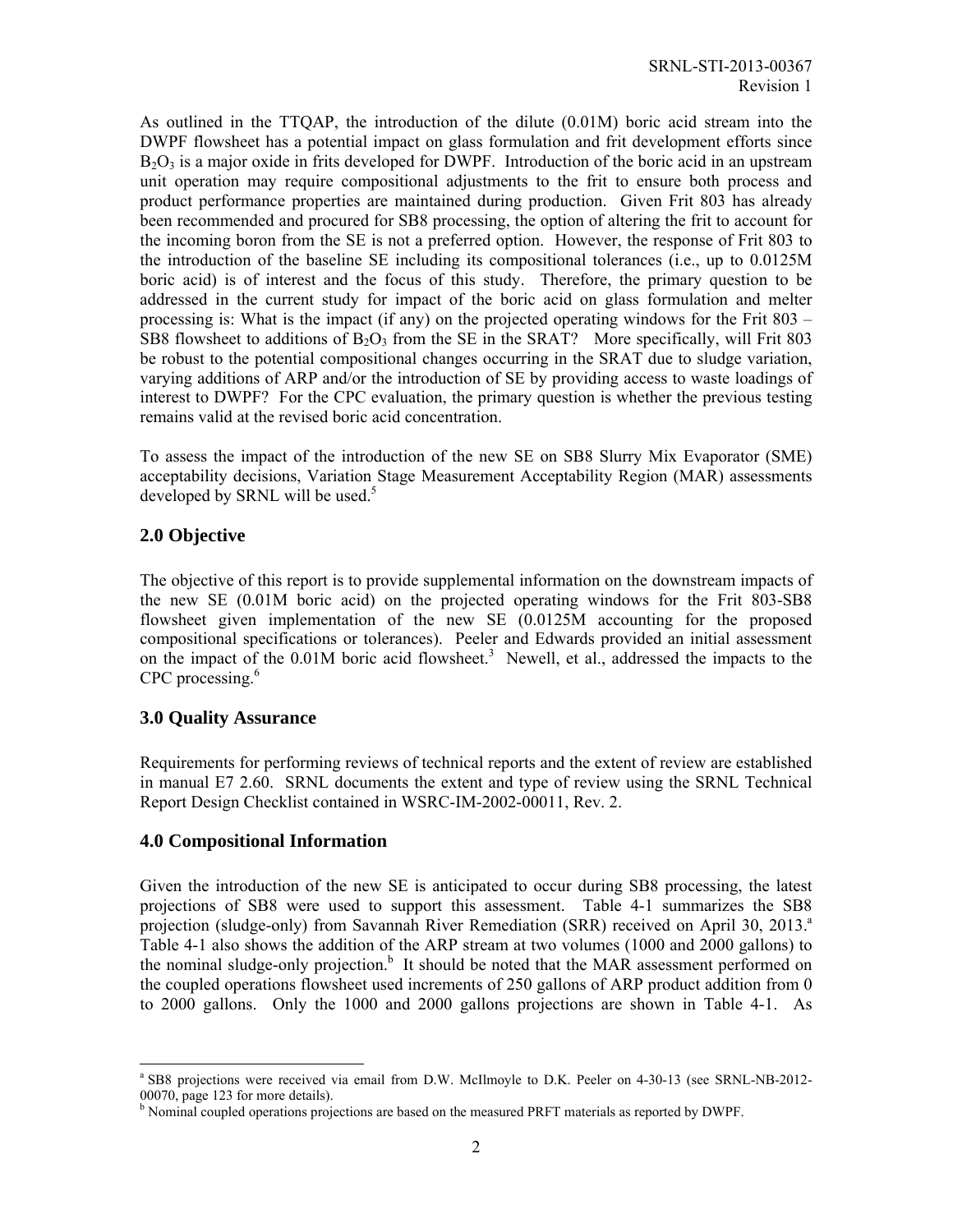previously mentioned, Peeler and Edwards recommended Frit 803, whose nominal composition is provided in Table 4-2, for processing SB8.<sup>4</sup>

| <b>Sludge</b><br>ID            | <b>SB8</b><br><b>Sludge-Only</b> | <b>SB8 1000 Gallons</b><br>of ARP | <b>SB8 2000 Gallons</b><br>of ARP |
|--------------------------------|----------------------------------|-----------------------------------|-----------------------------------|
| Al <sub>2</sub> O <sub>3</sub> | 17.923                           | 16.901                            | 16.009                            |
| <b>BaO</b>                     | 0.129                            | 0.120                             | 0.112                             |
| CaO                            | 2.003                            | 1.874                             | 1.761                             |
| Ce <sub>2</sub> O <sub>3</sub> | 0.337                            | 0.315                             | 0.295                             |
| $Cr_2O_3$                      | 0.152                            | 0.147                             | 0.144                             |
| CuO                            | 0.056                            | 0.054                             | 0.051                             |
| Fe <sub>2</sub> O <sub>3</sub> | 31.575                           | 29.464                            | 27.621                            |
| $K_2O$                         | 0.136                            | 0.194                             | 0.244                             |
| La <sub>2</sub> O <sub>3</sub> | 0.082                            | 0.076                             | 0.071                             |
| MgO                            | 0.510                            | 0.477                             | 0.448                             |
| <b>MnO</b>                     | 9.247                            | 8.621                             | 8.075                             |
| Na <sub>2</sub> O              | 23.374                           | 25.943                            | 28.185                            |
| <b>NiO</b>                     | 2.769                            | 2.583                             | 2.421                             |
| PbO                            | 0.046                            | 0.043                             | 0.040                             |
| SO <sub>4</sub>                | 1.629                            | 1.629                             | 1.629                             |
| SiO <sub>2</sub>               | 2.905                            | 2.814                             | 2.735                             |
| ThO <sub>2</sub>               | 1.276                            | 1.189                             | 1.113                             |
| TiO <sub>2</sub>               | 0.033                            | 2.107                             | 3.918                             |
| $U_3O_8$                       | 5.591                            | 5.234                             | 4.923                             |
| ZnO                            | 0.053                            | 0.050                             | 0.046                             |
| ZrO <sub>2</sub>               | 0.175                            | 0.167                             | 0.159                             |

## **Table 4-1. SB8 Nominal Projections (Sludge-Only, 1000- and 2000-Gallons of ARP Added) (wt%, calcined oxides).**

**Table 4-2. Nominal Composition of Frit 803.** 

| Oxide             | <b>Frit 803</b> |
|-------------------|-----------------|
| $B_2O_3$          | X               |
| Li <sub>2</sub> O | h               |
| Na <sub>2</sub> O | X               |
| SiO <sub>2</sub>  | 78              |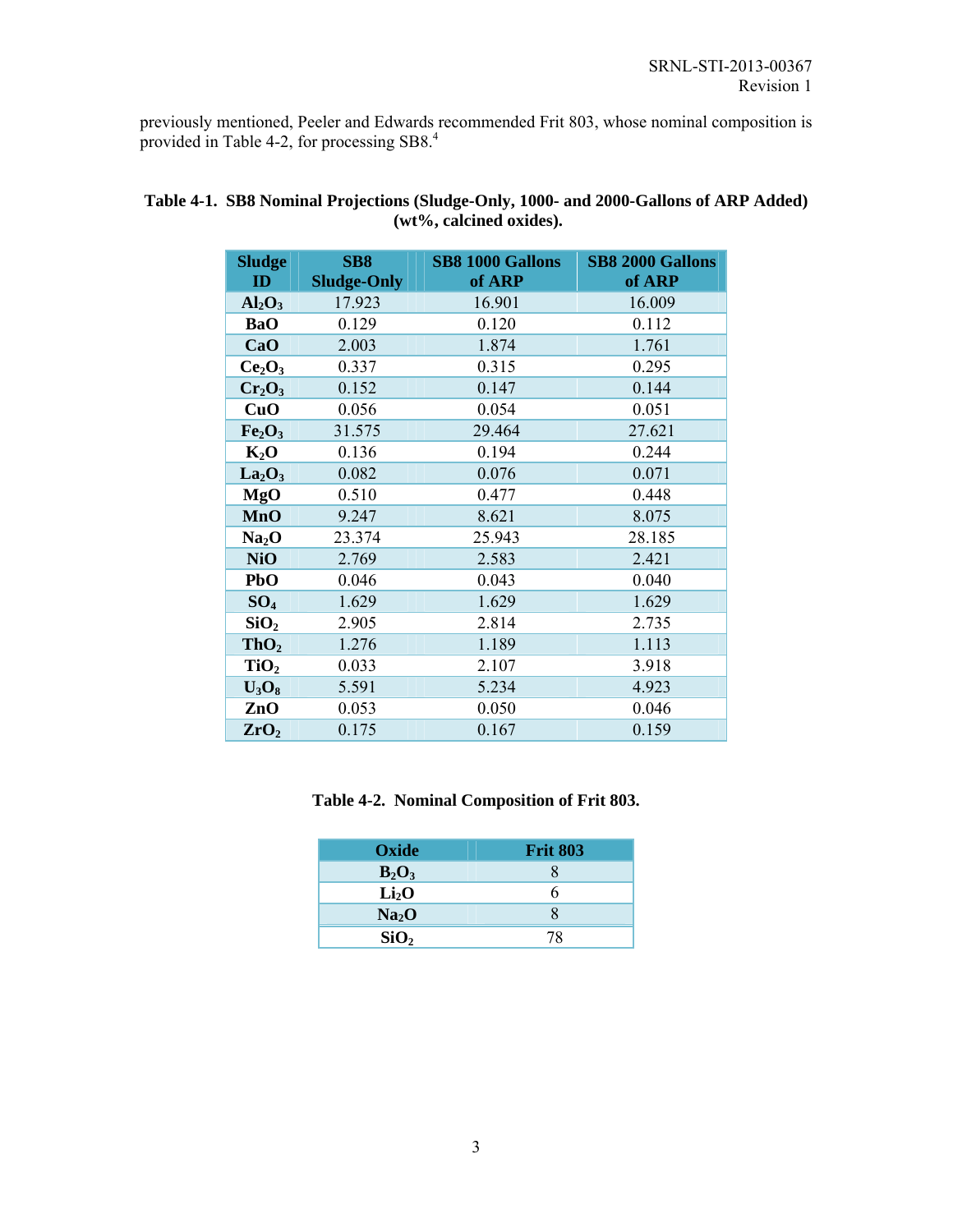With respect to the contribution of boron oxide from the strip effluent, calculations were performed by SRNL for a 0.0125M boric acid  $(0.01M \pm 0.0025M$  tolerance) upper bound as a function of the volume of SE added to the SRAT. The assumptions and inputs used by SRNL to perform these calculations are provided in Table 4-3 with the resulting output shown in Table 4-4.

| Amount of SRAT product transferred per batch | 4,500  | Gallons from SRAT |
|----------------------------------------------|--------|-------------------|
| Amount of SRAT product transferred per batch | 17,033 | liters from SRAT  |
| <b>SRAT Product Density</b>                  | 1.25   | kg/L              |
| <b>SRAT Nitric Acid Amount</b>               | 50     | gallons           |
| <b>SRAT Formic Acid Amount</b>               | 350    | gallons           |
| Nitric Acid Concentration                    | 10     | Molar             |
| Formic Acid Concentration                    | 23.6   | Molar             |
| <b>SRAT Product Calcine Solids</b>           | 0.15   | g oxide/g sludge  |
| Waste Loading                                | 42     | $\frac{0}{0}$     |
| <b>Frit Boron Oxide Concentration</b>        | 8      | $wt\%$            |
| Boron Oxide Molecular Weight                 | 69.62  | g/mol             |
| Boron Elemental Weight                       | 10.811 | g/mol             |
| Amount of SRAT product transferred per batch | 21,291 | kg                |
| <b>SRAT Nitric Acid Amount</b>               | 189    | Liters            |
| <b>SRAT Formic Acid Amount</b>               | 1,325  | Liters            |
| <b>SRAT Nitric Acid Amount</b>               | 1,893  | Moles             |
| <b>SRAT Formic Acid Amount</b>               | 31,264 | Moles             |
| <b>Total Acid Amount</b>                     | 33,157 | Moles             |
| Amount of SRAT product oxides                | 3,194  | kg sludge oxide   |
| <b>Amount of Glass Produced</b>              | 7,604  | kg glass          |

| Table 4-3. Assumptions Used To Calculate the Kg of Boron Added to the SRAT. |  |  |  |  |  |  |  |  |  |  |  |  |  |
|-----------------------------------------------------------------------------|--|--|--|--|--|--|--|--|--|--|--|--|--|
|-----------------------------------------------------------------------------|--|--|--|--|--|--|--|--|--|--|--|--|--|

#### Table 4-4. Concentration of B<sub>2</sub>O<sub>3</sub> Added to the SRAT as a Function of SE Volume Added.

| <b>Strip Effluent Impacts</b>                         |       | 0.0125 M Boric Acid |        |        |         |
|-------------------------------------------------------|-------|---------------------|--------|--------|---------|
|                                                       |       |                     |        |        |         |
| Strip Effluent Added per SRAT Batch                   | 5,000 | 20,000              | 50,000 | 70,000 | liters  |
| Strip Effluent Added per SRAT Batch                   | 1321  | 5284                | 13210  | 18494  | gallons |
| Amount of Boron in Strip Effluent                     | 62.5  | 250                 | 625    | 875    | moles   |
| Amount of Boron in Strip Effluent                     | 0.7   | 2.7                 | 6.8    | 9.5    | kg      |
| Percentage of Acid Added to SRAT in SE                | 0.6   | 2.3                 | 57     | 7.9    | $\%$    |
| Amount of Boron Oxide per SRAT Batch                  | 2.2   | 8.7                 | 21.8   | 30.5   | kg      |
| Concentration of Boron Oxide in SRAT Product Calcined | 0.07  | 0.27                | 0.68   | 0.95   | $wt\%$  |
| Solids                                                |       |                     |        |        |         |

Using a bounding 70,000 liters of SE added per SRAT batch and assuming a 0.0125M (or 12.5mM) SE boric acid concentration, 9.5 kg of boron (elemental) (or 30.5 kg of  $B_2O_3$  on a calcined oxide basis) would be added to the SRAT. Therefore, the total mass of sludge oxides in the SRAT including the  $B_2O_3$  contribution would increase to 3224.5 kg of calcined sludge oxides (3194 kg of sludge oxides  $+30.5$  kg of  $B_2O_3$  from SE). The percent of boron in the SRAT can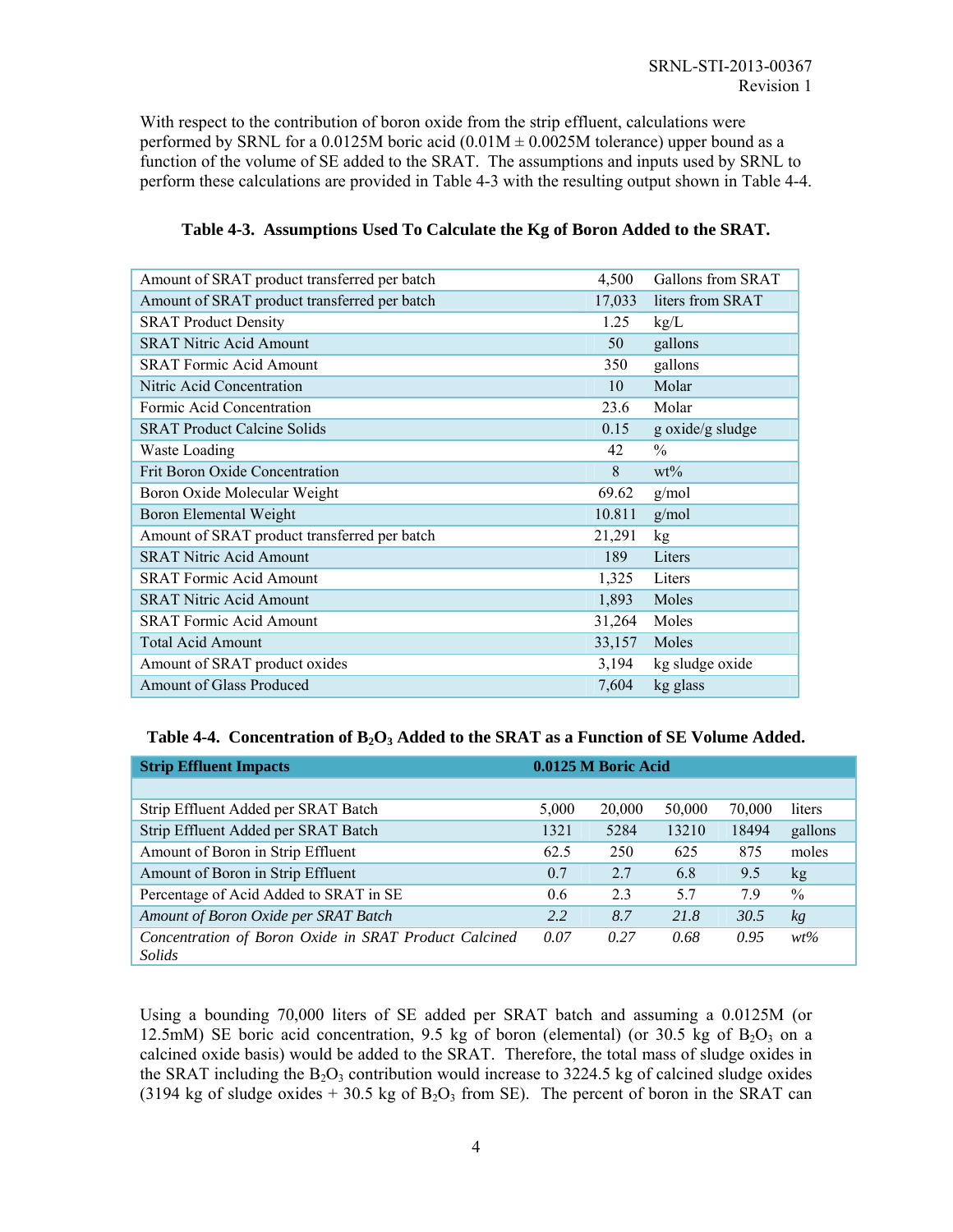then be calculated as  $(30.5 \div 3224.5)^*100$  which yields 0.95 wt% (calcined solids) of B<sub>2</sub>O<sub>3</sub> in the SRAT.

In the previous assessment,<sup>3</sup> the  $B_2O_3$  contribution was calculated to be 0.84 wt% for the nominal baseline flowsheet of 0.01M boric acid. It should be noted that the use of 70,000 liters of SE per SRAT could be considered a bounding case given current limitations of approximately 55,000 liters (or 15,000 gallons) to the SRAT. For example, if DWPF were to operate using 20,000 liters of SE per SRAT batch, then the  $B_2O_3$  contribution to the SRAT would be 0.27 wt% - a factor of  $\sim$ 3X lower than that being carried forward in the assessment.

#### **5.0 Results and Discussion**

#### 5.1 Chemical Processing Cell Evaluations

A review was conducted of the previous testing to determine if the change from a 0.010M boric acid concentration in the strip effluent to a 0.0125M concentration would have a noticeable impact on the CPC process. A review of the acid calculations from the test runs indicated that boric acid accounted for approximately 5% of the total acid added during the testing. A change from 0.010 to 0.0125M for the boric acid concentration reflects a 25% change in the amount of boric acid, but only a 1.3% change in the acid added during the tests. A change in acid concentration of this magnitude is insufficient to alter the outcome of the testing given the amount of uncertainty in the acid calculation. The previous test results are not invalidated by the change in boric acid concentration and additional testing or evaluations are not considered necessary to conclude that the boric acid will not impact CPC processing.

#### 5.2 Variation Stage MAR Results

#### 5.2.1 *MAR Results Without SE*

1

A Variation Stage assessment of the sludge projections of Table 4-1 (without boric acid) hasbeen reported previously.<sup>ª</sup> That Variation Stage MAR assessment was following the same approach as described by Peeler and Edwards.<sup>5</sup> Specifically, the standard variation approach was applied to each column of sludge projections in Table 4-1 (i.e.,  $\pm$  7.5% around the major oxides, and  $\pm$  0.5 wt% around the minor oxides). These sludge composition intervals were then used to generate extreme vertices (EVs) for each of the sludge projections of Table 4-1. The EVs were then coupled with Frit 803 over a WL interval of  $25 - 50\%$  WL to determine the WL interval over which all of the EVs were classified as acceptable for both process and product performance constraints as defined by DWPF's Product composition Control System (PCCS).

Table 5-1 summarizes the results of the MAR assessments for the Frit 803 – SB8 system with and without ARP (SE was not accounted for in this previous assessment).

<sup>&</sup>lt;sup>a</sup> The results of the Variation Stage assessment (i.e., projected operating windows) were transmitted to SRR on 5-1-13 via personal communication (email) – see page 124 of SRNL-NB-2012-00070 for more details.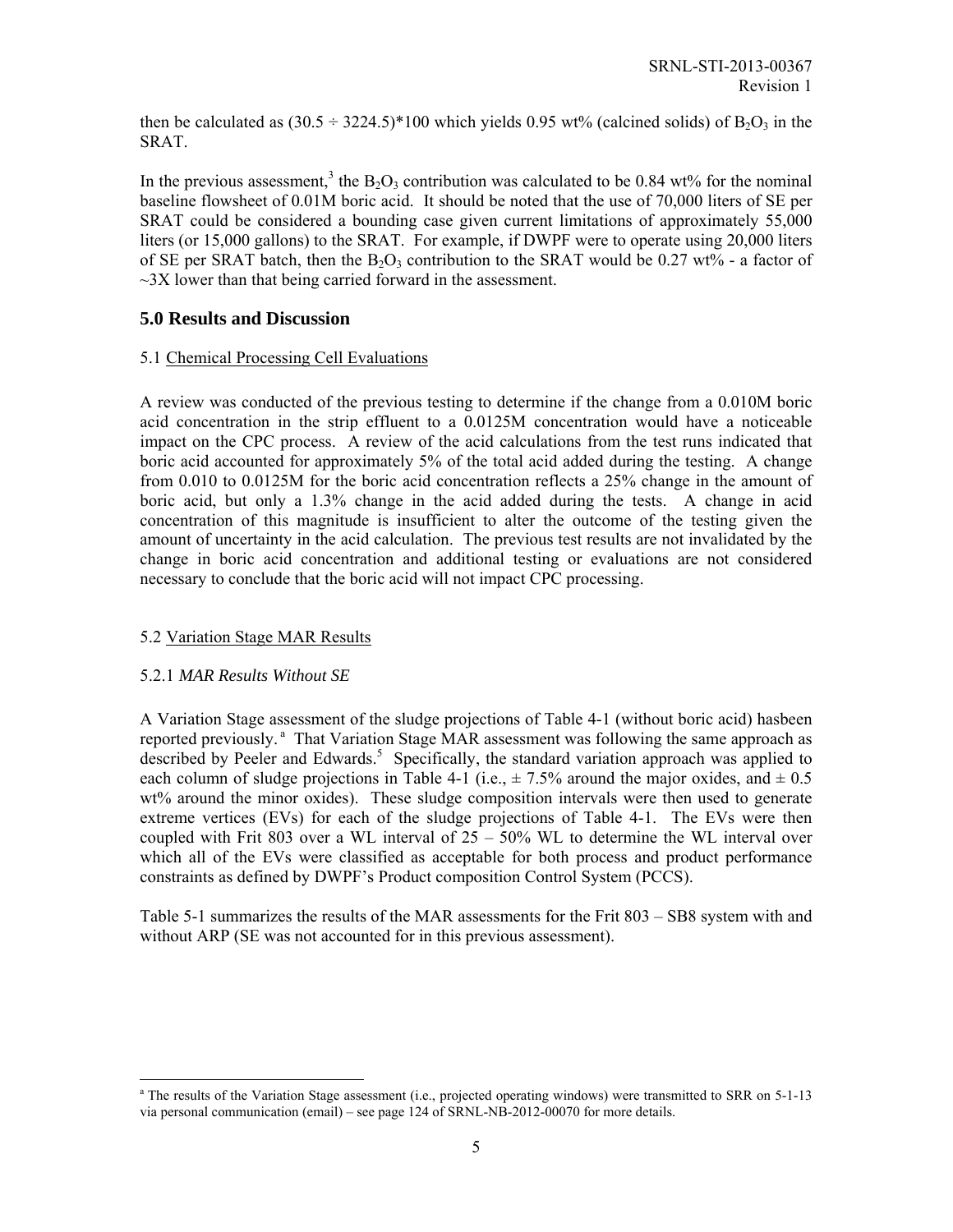| <b>Sludge/ARP</b><br>(gallons) | <b>Projected Operating</b><br><b>Window</b> | # of EVs failed at<br>next highest WL |
|--------------------------------|---------------------------------------------|---------------------------------------|
| 0                              | $30 - 40$ (T <sub>L</sub> )                 | 14 out of 4202                        |
| <b>1000</b>                    | $28 - 43$ (low $\eta$ )                     | 165 out of 4440                       |
| 1250                           | $27 - 42$ (low $\eta$ )                     | 12 out of 4440                        |
| 1500                           | $27 - 42$ (low $\eta$ )                     | 150 out of 4440                       |
| 1750                           | $26 - 42$ (low $\eta$ )                     | 297 out of 4440                       |
| 2000                           | $29 - 41$ (low n)                           | 113 out of 4440                       |

#### **Table 5-1. Projected Operating windows for the Frit 803 - SB8 Sludge Only and Coupled Operations Systems (No Strip Effluent Added)**

The Frit 803 – SB8 sludge-only operating window is 30-40% WL with predictions of liquidus temperature  $(T_L)$  limiting access to higher WLs. At 41% WL for the sludge-only flowsheet, 14 out of the 4202 EVs fail  $T_{\text{L}}$ . As the ARP product is added to the SRAT, the projected operating windows initially increase (up to 1000 gallons of ARP product) to  $28 - 43\%$  WL and transition from a  $T_L$  limited system to a low viscosity (low η) limited system due to the additional Na<sub>2</sub>O being added to the glass from ARP coupled with higher targeted WLs. With the addition of 1250 gallons of ARP product, the maximum WL that can be attained is reduced to 42% given the continual increase in  $Na<sub>2</sub>O$  content which drives viscosity predictions to lower values and thus cuts off access to higher WLs. At 43% WL, 12 out of the 4440 EVs fail low η. A gradual reduction (albeit it slight and still very acceptable) in the upper WL that can be achieved continues with ARP additions up to 2000 gallons. ARP product additions greater than 2000 gallons were not assessed given the known impact of  $TiO<sub>2</sub>$  concentration on the projected operating window. That is, with ARP product additions greater than 2000 gallons, the  $TiO<sub>2</sub>$ content in the glass at 40% WL exceeds the 2 wt%  $TiO<sub>2</sub>$  (in glass) PCCS limit. Hence the current restrictions placed on the amount of ARP product that can be added to the SRAT until the  $TiO<sub>2</sub>$ solubility limit and the  $T<sub>L</sub>$  model are revised.

The results of this assessment indicate that Frit 803 is a viable option for the 4-30-13 SB8 projection (with variation applied) for both sludge-only and coupled operations up to 2000 gallons of ARP. Viable in this context means that the projected operating windows range from at least as low as 32% WL to as least as high as 40% WL with sludge variation accounted for. This projected window will allow DWPF to target a nominal 36% WL and provide some robustness to WL variation  $(\pm 4$  WL points) that has been observed during normal facility operations.

#### 5.2.2 *MAR Results with SE*

So given this baseline, what is the impact of the addition of 70,000 liters of SE to the SRAT on the projected operating windows? As previously mentioned, the 70,000 liters of SE translates into 0.95 wt% B2O3 in the SRAT. An enhanced Variation Stage assessment was performed as part of this study in which the EVs of the sludge components were based on the minimum and maximum values of the 4-30-13 projection and, to account for the SE addition, a  $B_2O_3$  component was added with a range of 0 to 2 wt%. The use of 2 wt% is almost twice the oxide content of the 0.95 wt% calculated based on the assumptions and inputs shown previously. It should be noted that the B<sub>2</sub>O<sub>3</sub> range of  $0 - 2$  wt% is larger than applying either a  $\pm$ 7.5% or a  $\pm$ 0.5 wt% value around the nominal 0.94 wt%.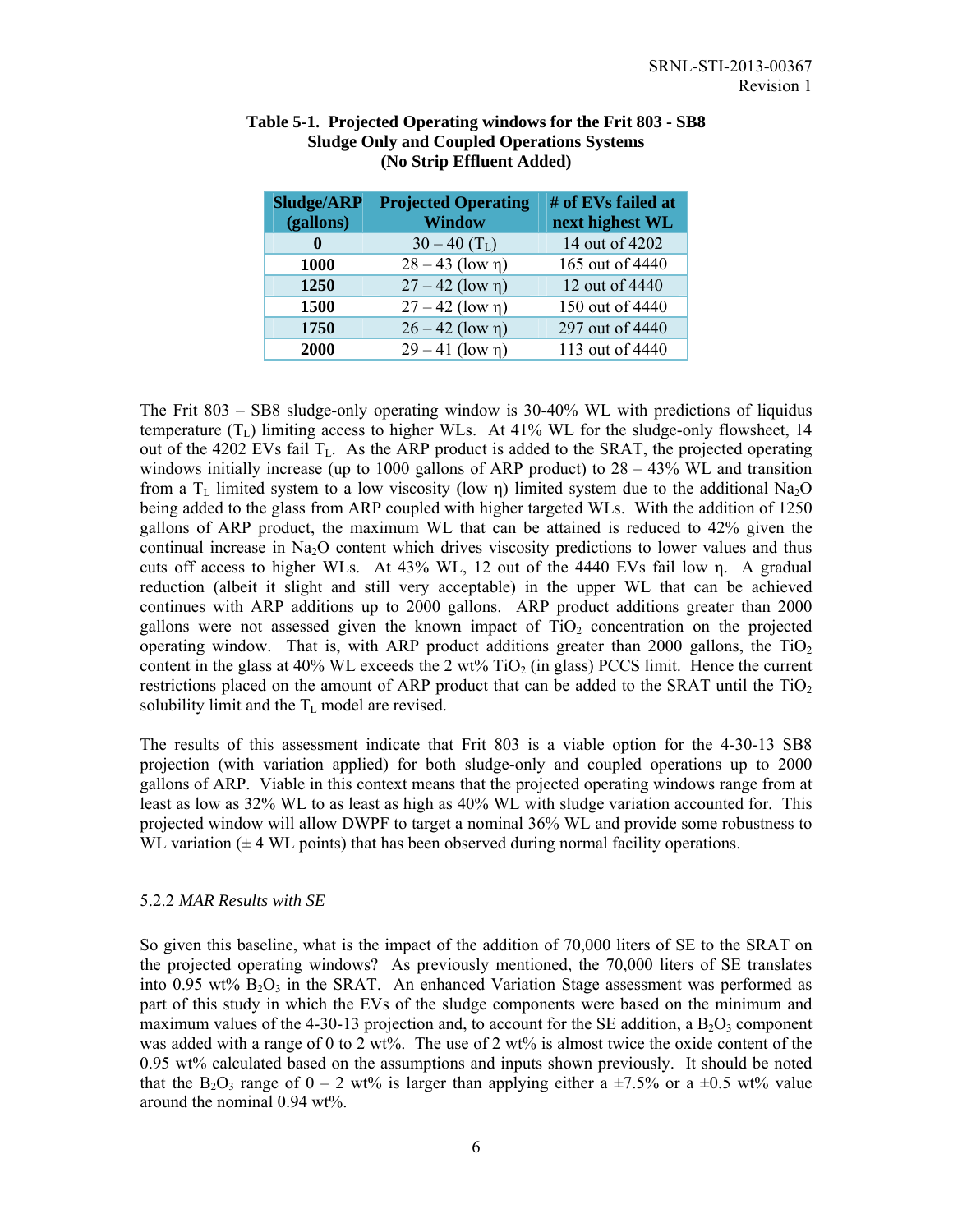The results of the SE-based Variation Stage assessment are shown in Table 5-2. A comparison of Table 5-1 and Table 5-2 shows very little difference in the projected operating windows with and without SE added to the SRAT. The sludge-only flowsheet (no ARP) yields the identical projected operating window of 30-40% WL. The same general trends are observed with the SEbased coupled operations flowsheet as shown in Table 5-1. With initial additions of ARP and accounting for SE (up to 2 wt%), the projected operating windows increase to 28-43% WL and transition to a low η limited system. With further additions of ARP (while still accounted for 2 wt% SE), the upper achievable WL gradually decreases due to the additional Na<sub>2</sub>O being added to a low η system. The two differences observed between Table 5-1 and Table 5-2 are the upper WL for the 1750 gallon addition of ARP (41 and 42% WL with and without SE accounted for, respectively) and the dual constraint limitation with 2000 gallons of ARP added for the SE-based assessments. More specifically, both low η and durability  $(\Delta G_P)$  limit access to WLs of 42% and higher for the SE-based coupled operations flowsheet.

These results indicate that the 0.0125M (or 12.5mM) boric acid upper limit (based on anticipated compositional tolerances) will have very little, if any, impact on the projected operating windows for the Frit 803 – SB8 system regardless of the presence or absence of ARP and SE.

| Sludge/ARP/SE<br>(gallons) | <b>Projected Operating</b><br><b>Window</b> | # of EVs failed at<br>next highest WL |
|----------------------------|---------------------------------------------|---------------------------------------|
| $\mathbf 0$                | $30 - 40$ (T <sub>L</sub> )                 | 14 out of 8806                        |
| 1000                       | $28 - 43$ (low $\eta$ )                     | 279 out of 9179                       |
| 1250                       | $27 - 42$ (low $\eta$ )                     | 37 out of 9221                        |
| 1500                       | $27 - 42$ (low $\eta$ )                     | 237 out of 9221                       |
| 1750                       | $26 - 41$ (low $\eta$ )                     | 5 out of 9221                         |
| 2000                       | $29-41$ (low $\eta/\Delta G_P$ )            | 195 out of 9221                       |

#### **Table 5-2. Projected Operating windows for the Frit 803 - SB8 Sludge Only and Coupled Operations (ARP and SE) Systems (Strip Effluent Added – 0 to 2 wt%)**

#### **6.0 Conclusions**

The introduction of the dilute (0.01M) boric acid stream into the DWPF flowsheet has potential impact on glass formulation and frit development efforts since  $B_2O_3$  is a major oxide in frits developed for DWPF. Prior knowledge of this stream can be accounted for during frit development efforts but that was not the case for SB8. Frit 803 has already been recommended and procured for SB8 processing; altering the frit to account for the incoming boron from the SE is not an option. Therefore, the response of Frit 803 to the introduction of the baseline SE including its compositional tolerances (i.e., up to 0.0125M boric acid) is of interest and was the focus of this study. The primary question to be addressed in the current study was: What is the impact (if any) on the projected operating windows for the Frit 803 – SB8 flowsheet to additions of  $B_2O_3$  from the SE in the SRAT? More specifically, will Frit 803 be robust to the potential compositional changes occurring in the SRAT due to sludge variation, varying additions of ARP and/or the introduction of SE by providing access to waste loadings (WLs) of interest to DWPF?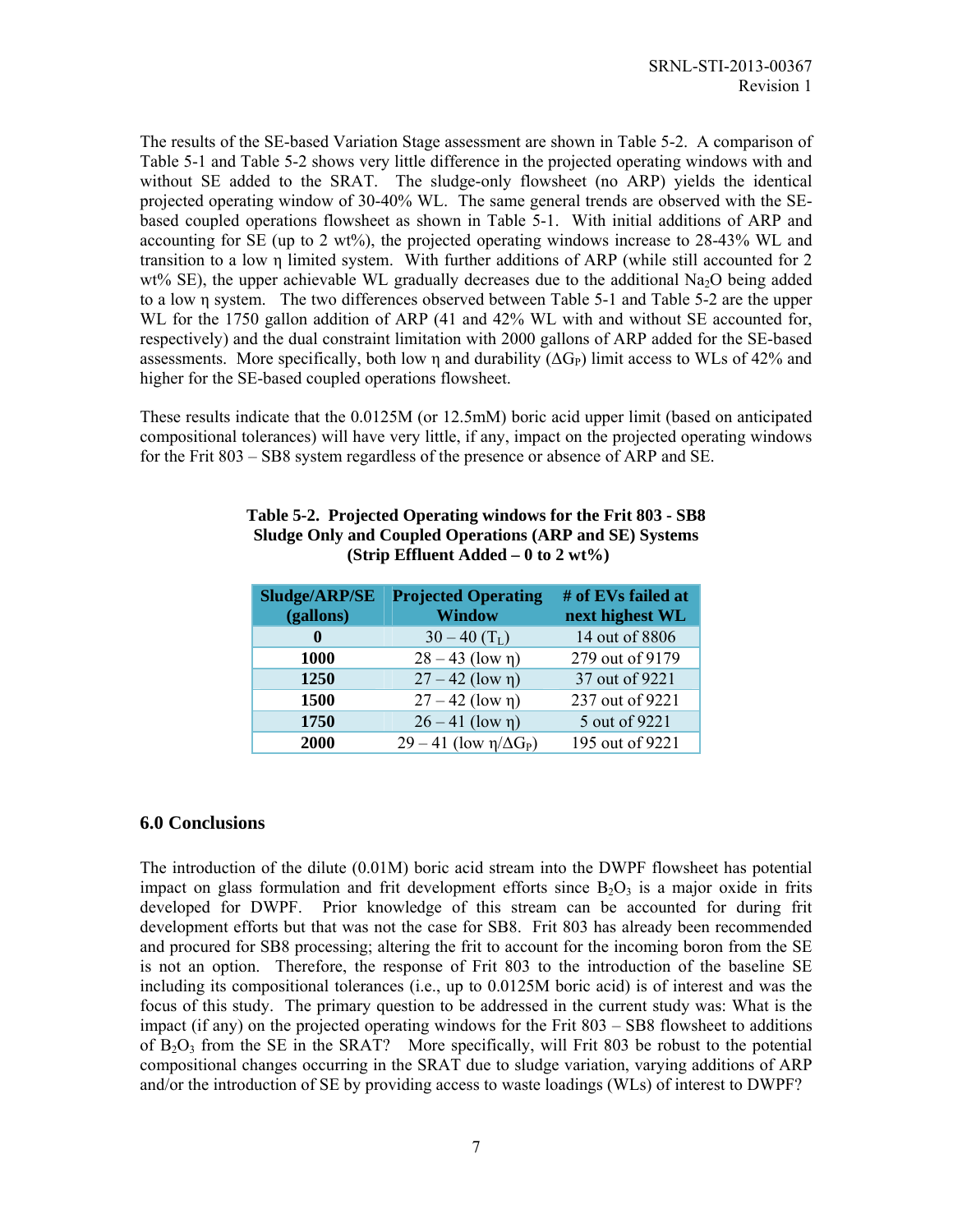To support this assessment, SRNL performed Variation Stage MAR assessments for Frit 803 – SB8 potential flowsheets involving sludge-only and coupled (with and without ARP and SE) operations. The metric to gage the impact of the addition of SE was based on the projected operating windows which are defined as the WL interval over which glasses are classified as acceptable based on current DWPF PCCS models. Calculations were made based on an assumed 70,000 liters of SE added to the SRAT which translated into 30.5 kg of  $B_2O_3$  (calcined oxide basis) being added to the SRAT or ultimately  $0.95 \text{ wt\% B}_2O_3$  in the calcined SRAT product. Although the volumes used to support this calculation are considered bounding, SRNL utilized a maximum  $B_2O_3$  content of 2 wt% in the SRAT to support this assessment (i.e., a 2x increase).

These MAR results indicate that there is very little, if any, impact on the projected operating windows for the Frit 803 – SB8 system regardless of the presence or absence of ARP (up to 2000 gallons) and SE (up to 2 wt%  $B_2O_3$  contained in the SRAT).

The impact on CPC processing of a 0.01M boric acid solution for elution of cesium during Modular Caustic Side Solvent Extraction Unit (MCU) processing has previously been evaluated by the Savannah River National Laboratory (SRNL). Increasing the acid strength to 0.0125M boric acid to account for variations in the boric acid strength has been reviewed versus the previous evaluation. The amount of acid from the boric acid represented approximately 5% of the total acid during the previous evaluation. An increase from 0.01 to 0.0125M boric acid represents a change of approximately 1.3% which is well within the error of the acid calculation. Therefore, no significant changes to CPC processing (hydrogen generation, metal solubilities, rheological properties, REDOX control, etc.) are expected from an increase in allowable boric acid concentration from 0.01M to 0.0125M.

## **7.0 Recommendations, Path Forward or Future Work**

The following recommendation is made based on the results of this study:

 $\triangleright$  If the molarity of the boric acid flowsheet is increased above that corresponding to 2 wt%  $B_2O_3$  in the SRAT (on a calcined oxide basis), the ramifications on predicted properties and SME acceptability decisions could become more serious warranting additional evaluations.

#### **8.0 References**

- 1. J.M. Bricker, "Testing for ARP/MCU Life Extension Project DWPF," Savannah River Remediation, Aiken, South Carolina, HLW-DWPF-TTR-2010-0045, December 2010.
- 2. J.D. Newell and D.K. Peeler, "Task Technical and Quality Assurance Plan for Evaluation of DWPF Impacts of Boric Acid Use in Desium Strip for SWPF and MCU," Savannah River National Laboratory, Aiken, South Carolina, SRNL-RP-2010-01732, January 2011.
- 3. D.K. Peeler and T.B. Edwards, "The Impact of the MCU Life Extension Solvent on DWPF Glass Formulation Efforts," Savannah River National Laboratory, Aiken, South Carolina, SRNL-STI-2011-00110, March 2011.
- 4. D.K. Peeler and T.B. Edwards, "Frit Recommendation for Sludge Batch 8," Savannah River National Laboratory, Aiken, South Carolina, SRNL-L3100-2012-00195, June 2013.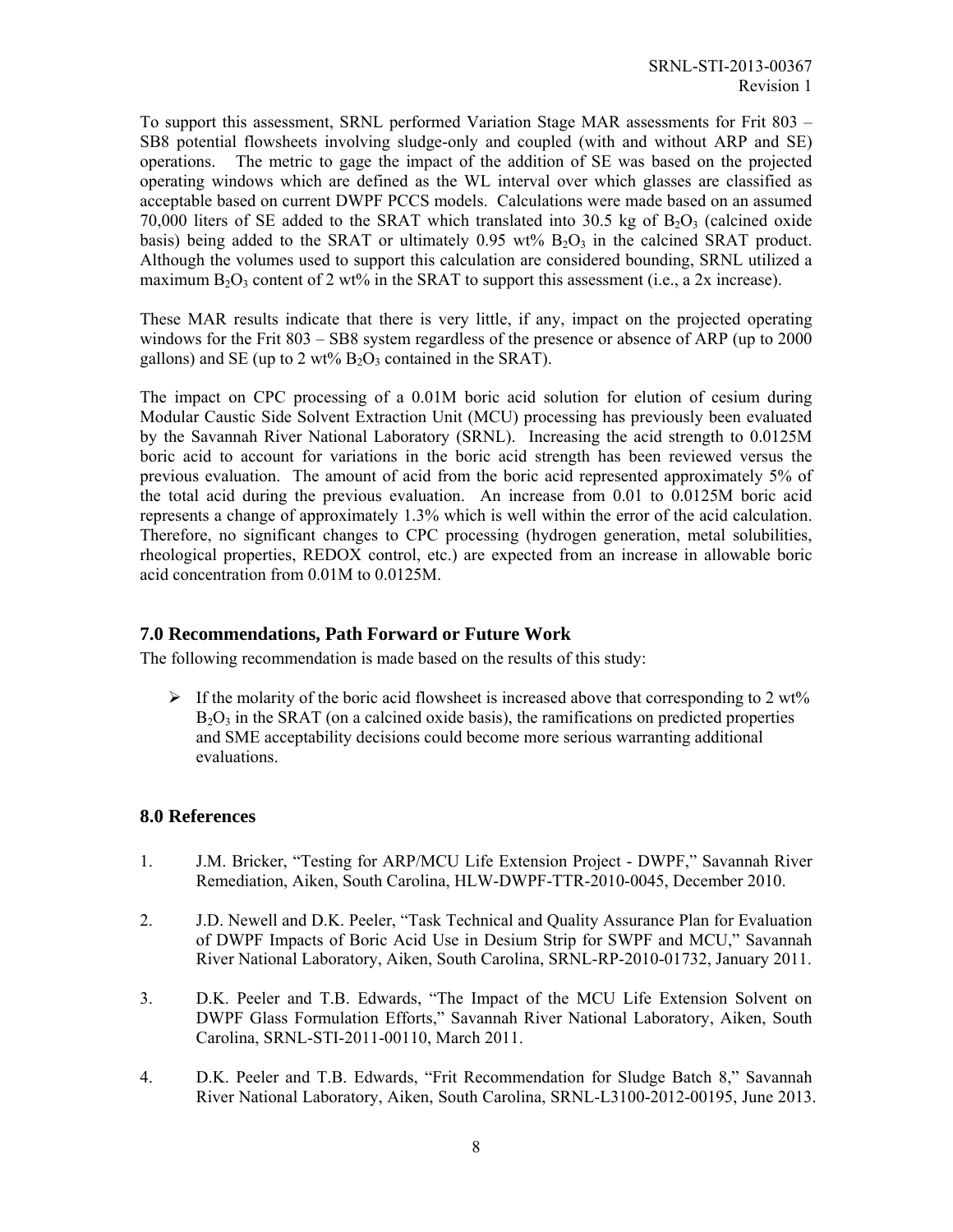- 5. D.K. Peeler and T.B. Edwards, "Frit Development Effort for SB4: Nominal and Variation Stage Assessments," Westinghouse Savannah River Company, Aiken, SC, WSRC-TR-2005-00372, Revision 0, 2005.
- 6. J.D. Newell, D. K. Peeler, T.B. Edwards, M.S. Hay, M. E. Stone, "DWPF Flowsheet Studies with Simulant to Determine the Impact of Next Generation Solvent on the CPC Process and Glass Formulation, Savannah River National Laboratory, Aiken, SC, SRNL-STI-2011-00273, Revision 0, 2011.